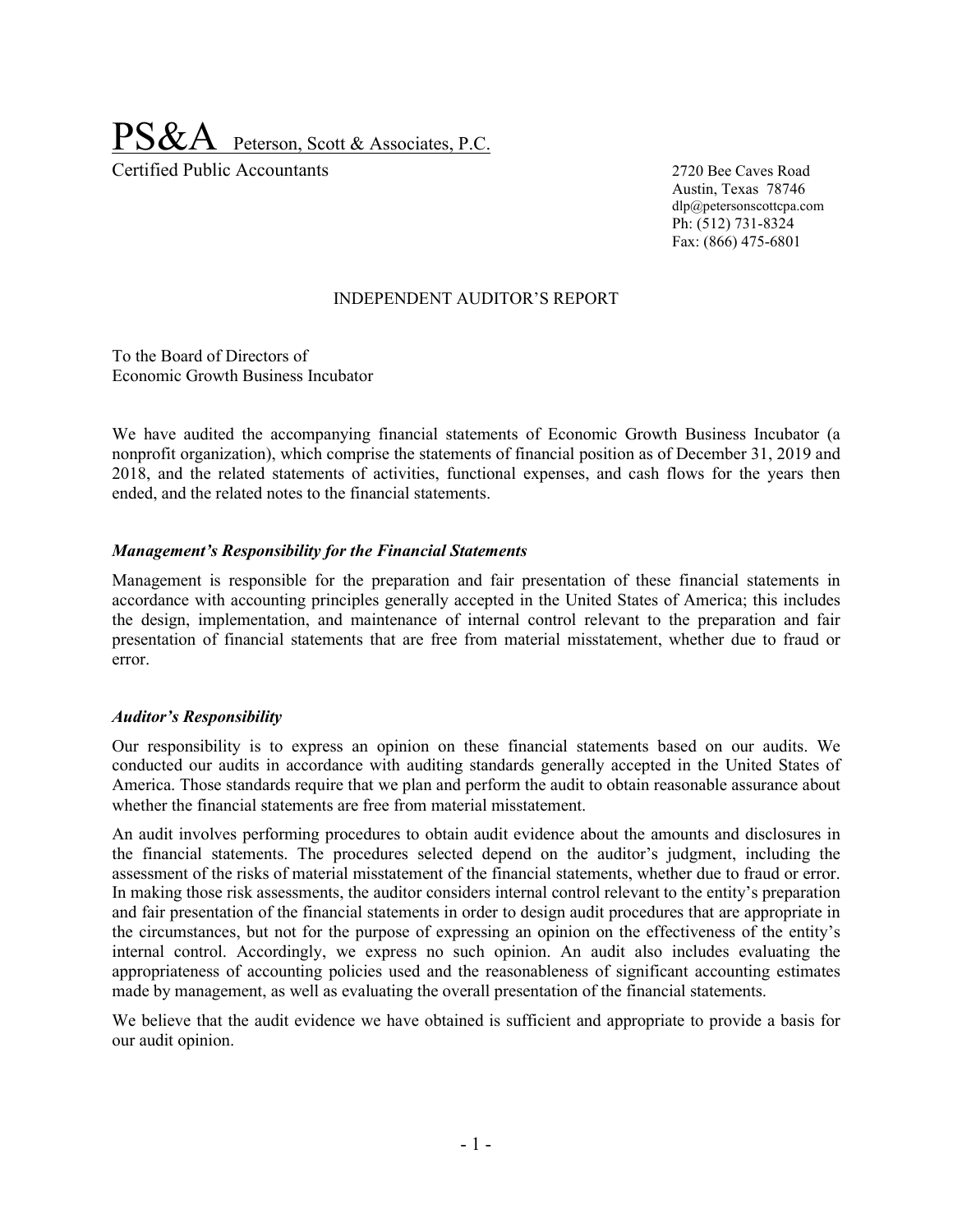#### *Opinion*

In our opinion, the financial statements referred to above present fairly, in all material respects, the financial position of Economic Growth Business Incubator as of December 31, 2019 and 2018, and the changes in its net assets, functional expenses and its cash flows for the years then ended in accordance with accounting principles generally accepted in the United States of America.

Petros , Scott + associates, P.C.

Austin, Texas June 11, 2020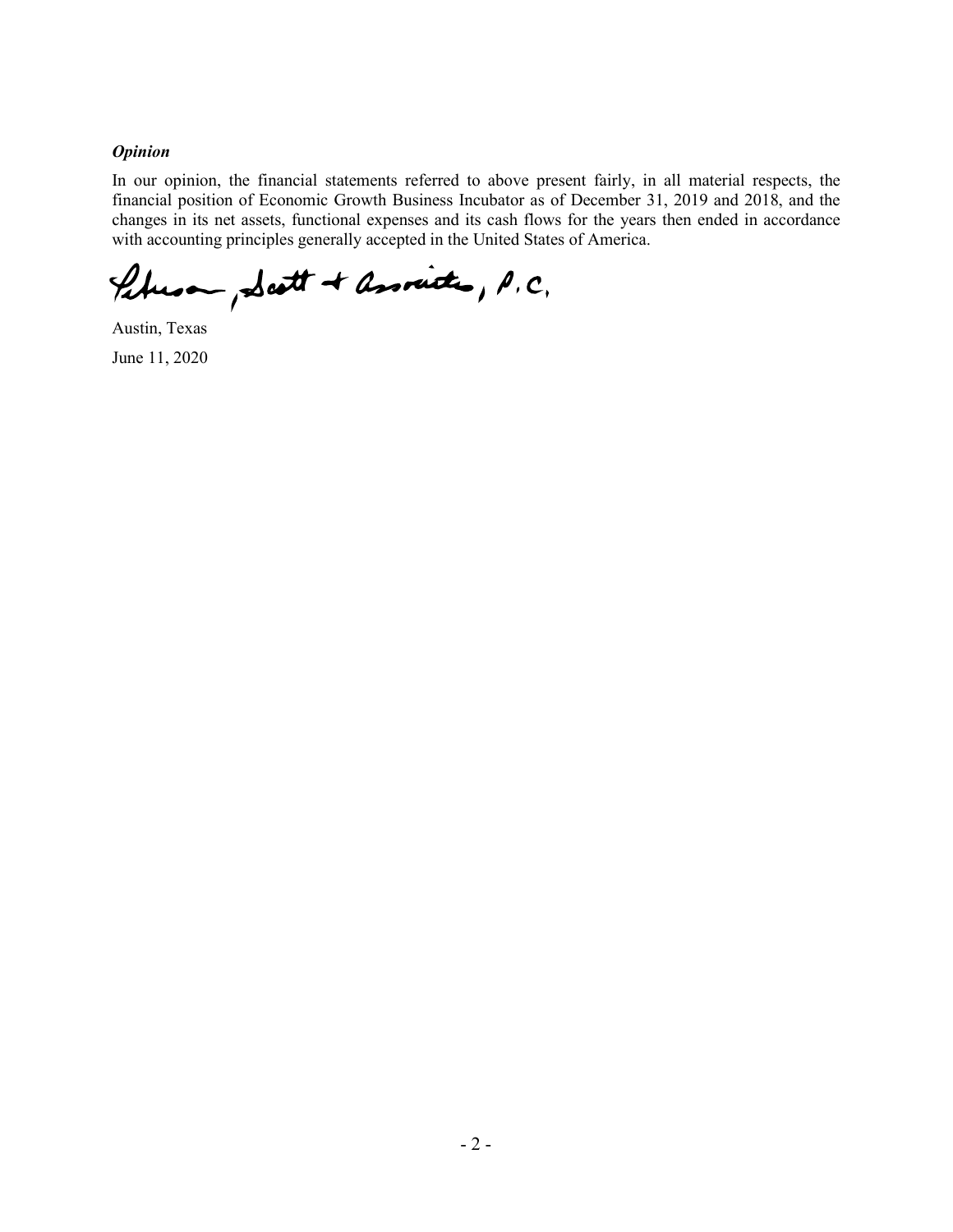### **Economic Growth Business Incubator Statements of Financial Position As of December 31, 2019 and 2018**

#### **A S S E T S**

|                                           | 2019          | 2018                   |
|-------------------------------------------|---------------|------------------------|
| <b>CURRENT ASSETS:</b>                    |               |                        |
| Cash and cash equivalents                 | \$<br>136,191 | \$<br>111,105          |
| Accounts receivable - less allowance for  |               |                        |
| doubtful receivables of \$2,500           | 12,436        | 26,858                 |
| <b>Total current assets</b>               | \$<br>148,627 | \$<br>137,963          |
| <b>FIXED ASSETS:</b>                      |               |                        |
| Technology equipment and software         | \$<br>3,816   | \$<br>50,526           |
| Accumulated depreciation and amortization | (64)          | (50, 526)              |
| <b>Total fixed assets</b>                 | \$<br>3,752   | \$<br>$\boldsymbol{0}$ |
| <b>Total assets</b>                       | \$<br>152,379 | \$<br>137,963          |
| <b>NET ASSETS</b>                         |               |                        |
| <b>CURRENT LIABILITIES:</b>               |               |                        |
| Payroll liabilities                       | \$<br>1,640   | \$<br>$\boldsymbol{0}$ |
| <b>Total current liabilities</b>          | \$<br>1,640   | \$<br>$\boldsymbol{0}$ |
| <b>NET ASSETS:</b>                        |               |                        |
| Without donor restrictions                | \$<br>150,739 | \$<br>137,963          |
| <b>Total liabilities and net assets</b>   | \$<br>152,379 | \$<br>137,963          |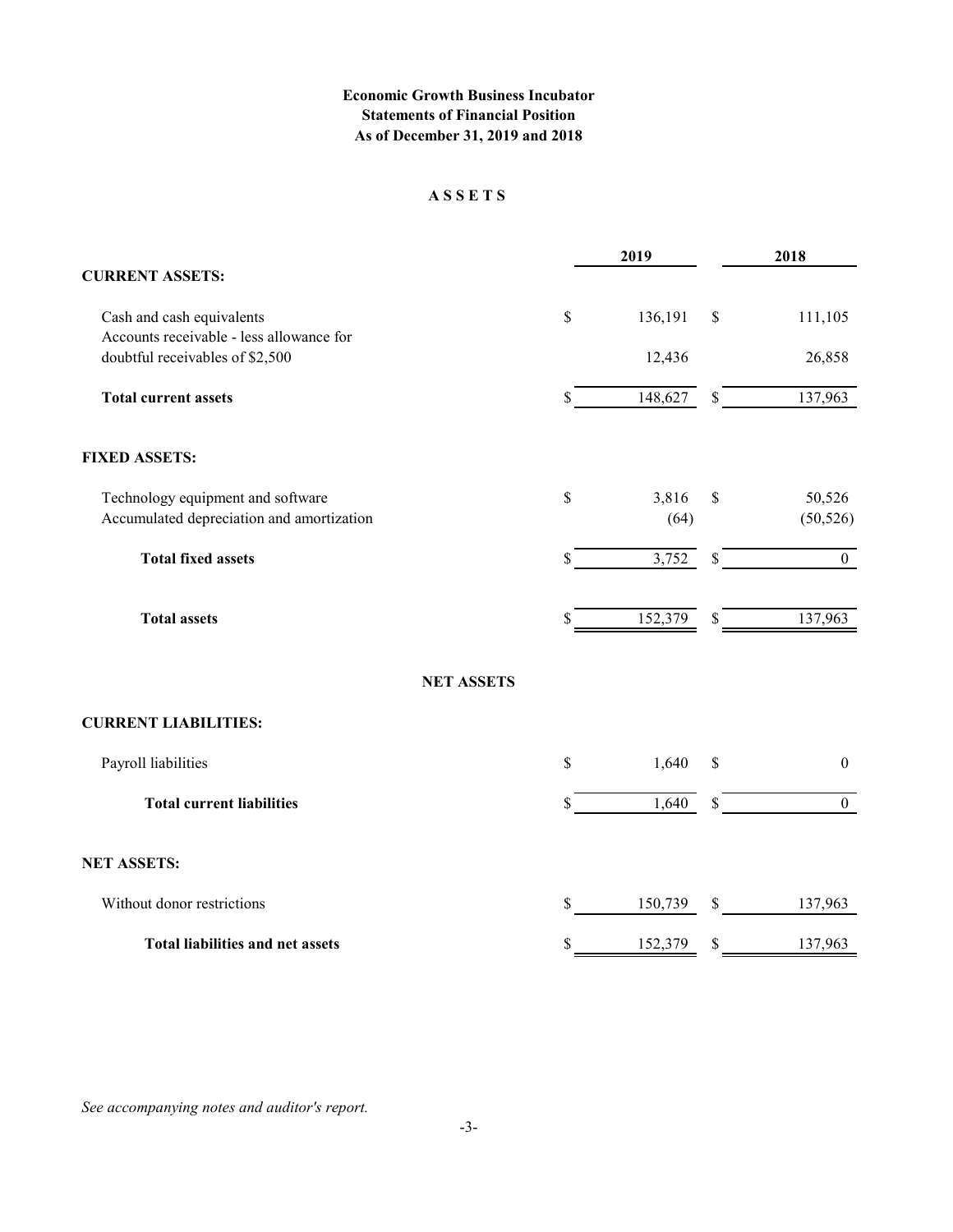## **Economic Growth Business Incubator Statements of Activities For the year ended December 31, 2019 and 2018**

| \$ |         |              |          |
|----|---------|--------------|----------|
|    |         |              |          |
|    | 5,940   | $\mathbb{S}$ | 5,269    |
|    | 36,729  |              | 36,395   |
|    | 197,230 |              | 146,925  |
|    | 66,243  |              | 30,771   |
|    | 11,076  |              | 4,946    |
|    | 10,767  |              | 8,496    |
|    | 153,612 |              | 41,115   |
|    | 110     |              | 568      |
| S  | 481,707 | \$           | 274,485  |
|    |         |              |          |
| \$ | 414,191 | $\mathbb{S}$ | 252,861  |
|    |         |              |          |
|    | 42,493  |              | 49,399   |
|    | 12,247  |              | 4,155    |
| \$ | 468,931 | \$           | 306,415  |
| \$ | 12,776  | \$           | (31,930) |
| \$ | 137,963 | \$           | 169,893  |
| \$ | 150,739 | \$           | 137,963  |
|    |         |              |          |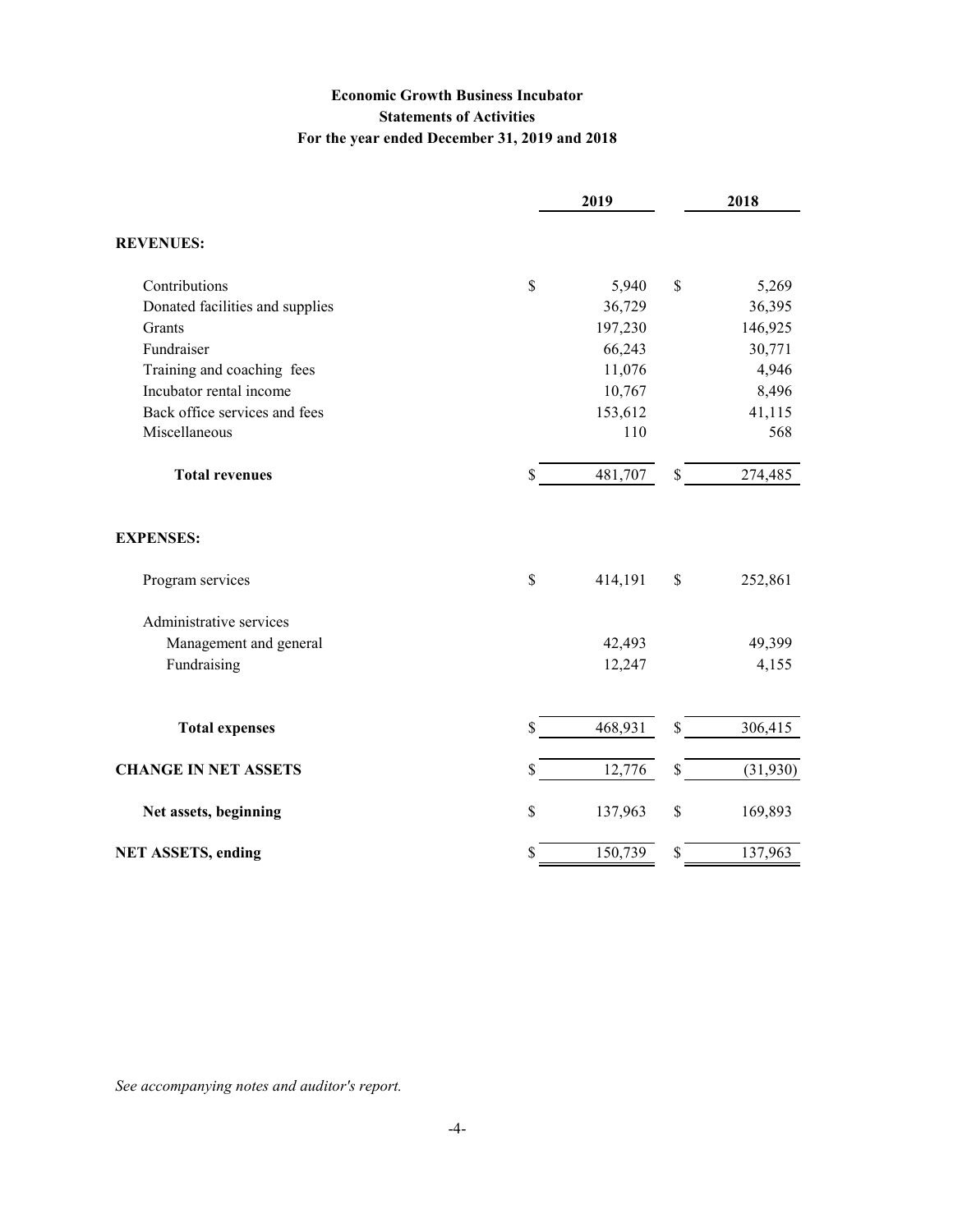### **Economic Growth Business Incubator Statements of Cash Flows For the years ended December 31, 2019 and 2018**

|                                                                                                          | 2019               | 2018      |
|----------------------------------------------------------------------------------------------------------|--------------------|-----------|
| <b>CASH FLOWS FROM OPERATING ACTIVITIES</b>                                                              |                    |           |
| Change in net assets                                                                                     | \$<br>12,776 \$    | (31,930)  |
| Adjustments to reconcile change in net assets to net cash provided by/(used by)<br>operating activities: |                    |           |
| Depreciation                                                                                             | 64                 |           |
| (Increase)/decrease in operating assets<br>Accounts receivable                                           | 14,422             | (11,501)  |
| Increase/(decrease) in operating liabilities<br>Accounts payable                                         | 1,640              |           |
| Net cash provided by/(used by) operating activities                                                      | 28,902             | (43, 431) |
| <b>CASH FLOWS FROM INVESTING ACIVITIES</b>                                                               |                    |           |
| Purchase of fixed assets                                                                                 | (3,816)            |           |
| Net cash provided by/(used by) investing activities                                                      | (3,816)            |           |
| NET INCREASE/(DECREASE) IN CASH AND CASH EQUIVALENTS                                                     | 25,086             | (43, 431) |
| CASH AND CASH EQUIVALENTS, beginning of year                                                             | 111,105            | 154,536   |
| CASH AND CASH EQUIVALENTS, end of year                                                                   | \$<br>$136,191$ \$ | 111,105   |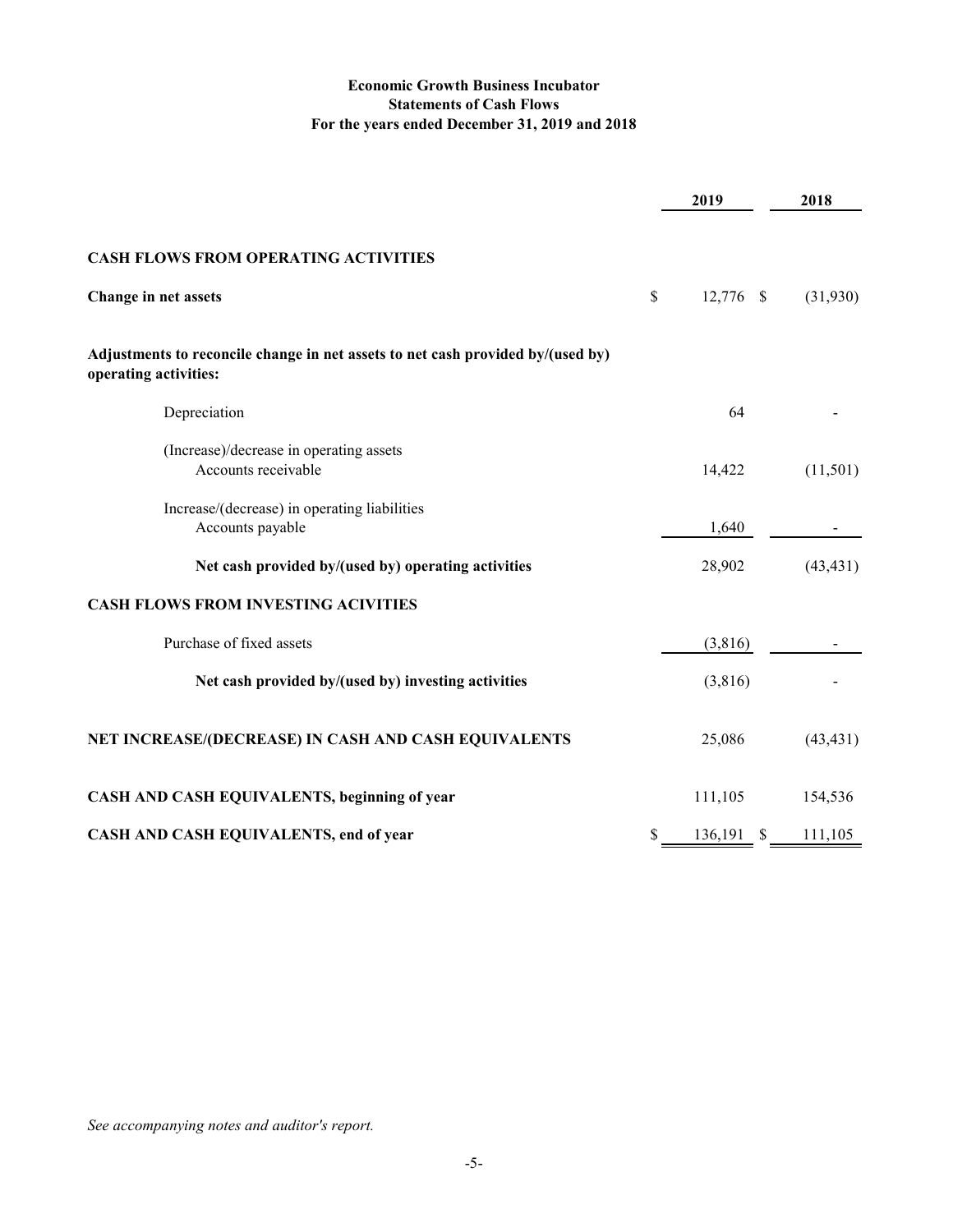### **Economic Groth Business Incubator Statement of Functional Expenses For the year ended December 31, 2019**

|                       | Program<br><b>Services</b> | Administrative | <b>Total</b>  |
|-----------------------|----------------------------|----------------|---------------|
| <b>EXPENSES:</b>      |                            |                |               |
| Dues & subscriptions  | \$<br>738 \$               | $\theta$       | \$<br>738     |
| Fundraising           | $\theta$                   | 12,247         | 12,247        |
| Insurance             | 3,271                      | 577            | 3,848         |
| Marketing             | 2,319                      | 580            | 2,899         |
| Meetings              | 1,544                      | 386            | 1,930         |
| Miscellaneous expense | 7,696                      | 405            | 8,101         |
| Office expenses       | 5,091                      | 1,865          | 6,956         |
| Professional fees     | 9,170                      | 3,930          | 13,100        |
| Back office expenses  | 106,455                    | $\theta$       | 106,455       |
| Rent                  | 27,840                     | 6,960          | 34,800        |
| Salaries and benefits | 249,534                    | 27,726         | 277,260       |
| Training              | 25                         | 0              | 25            |
| Travel                | 508                        | $\Omega$       | 508           |
| Depreciation          | $\theta$                   | 64             | 64            |
| <b>TOTAL EXPENSES</b> | \$<br>414,191              | \$<br>54,740   | \$<br>468,931 |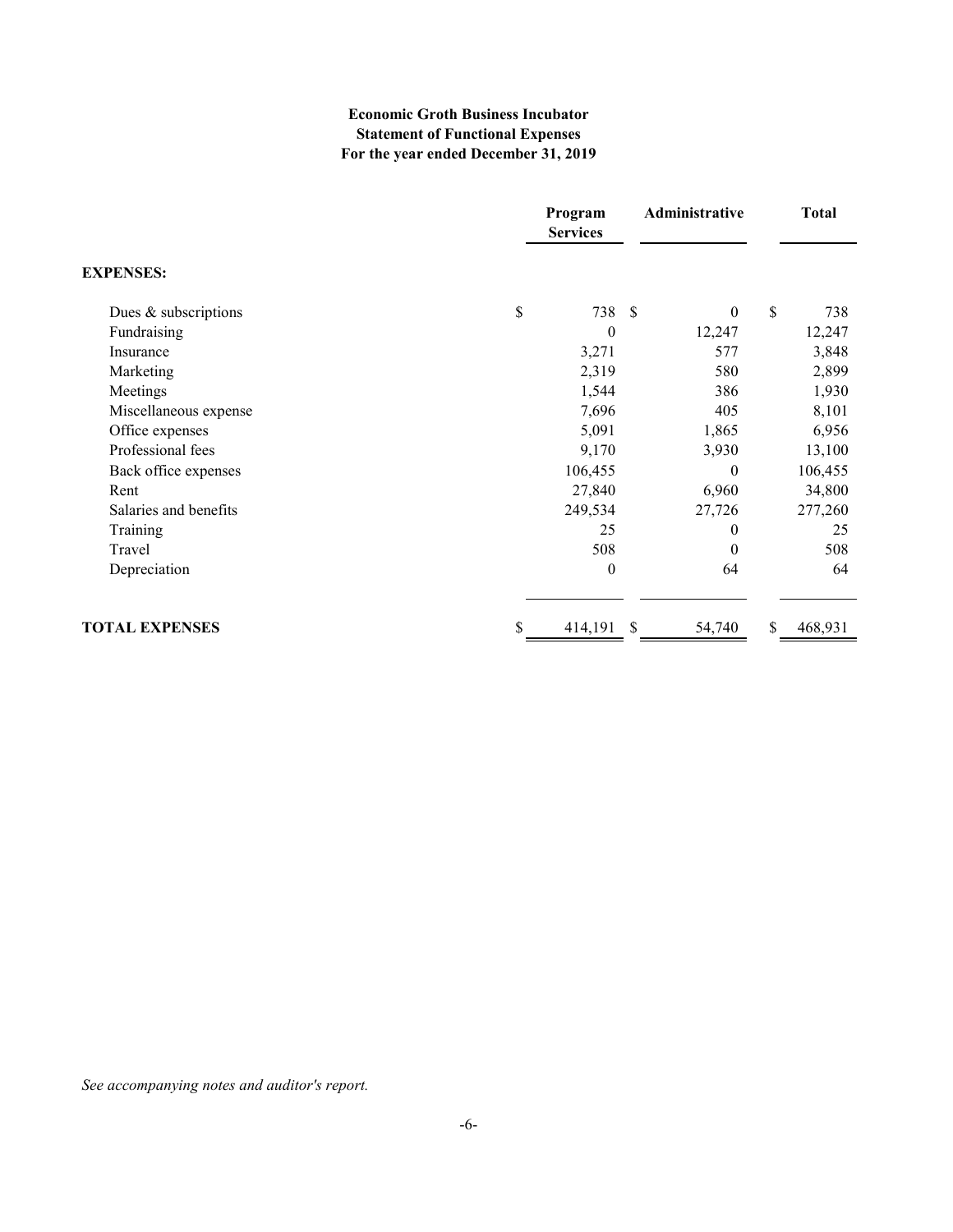### **Economic Groth Business Incubator Statement of Functional Expenses For the year ended December 31, 2018**

|                       | Program<br><b>Services</b> | Administrative                            | <b>Total</b>  |
|-----------------------|----------------------------|-------------------------------------------|---------------|
| <b>EXPENSES:</b>      |                            |                                           |               |
| Bad debt expense      | \$<br>2,500                | $\boldsymbol{\mathsf{S}}$<br>$\mathbf{0}$ | \$<br>2,500   |
| Credit card fees      | 1,099                      | $\theta$                                  | 1,099         |
| Contract labor        | 2,535                      | 845                                       | 3,380         |
| Donated facilities    | 27,812                     | 6,988                                     | 34,800        |
| Dues & subscriptions  | 738                        | $\mathbf{0}$                              | 738           |
| Fundraising           | $\theta$                   | 4,155                                     | 4,155         |
| Insurance             | 2,840                      | 501                                       | 3,341         |
| Marketing             | 1,585                      | 176                                       | 1,761         |
| Meetings              | 747                        | 186                                       | 933           |
| Miscellaneous expense | 2,742                      | 307                                       | 3,049         |
| Office expenses       | 7,207                      | 2,669                                     | 9,876         |
| Professional fees     | 7,070                      | 3,030                                     | 10,100        |
| Program expenses      | 1,974                      | $\theta$                                  | 1,974         |
| Salaries and benefits | 192,886                    | 34,038                                    | 226,924       |
| Training              | 147                        | 590                                       | 737           |
| Travel                | 979                        | 69                                        | 1,048         |
| <b>TOTAL EXPENSES</b> | \$<br>252,861              | \$<br>53,554                              | \$<br>306,415 |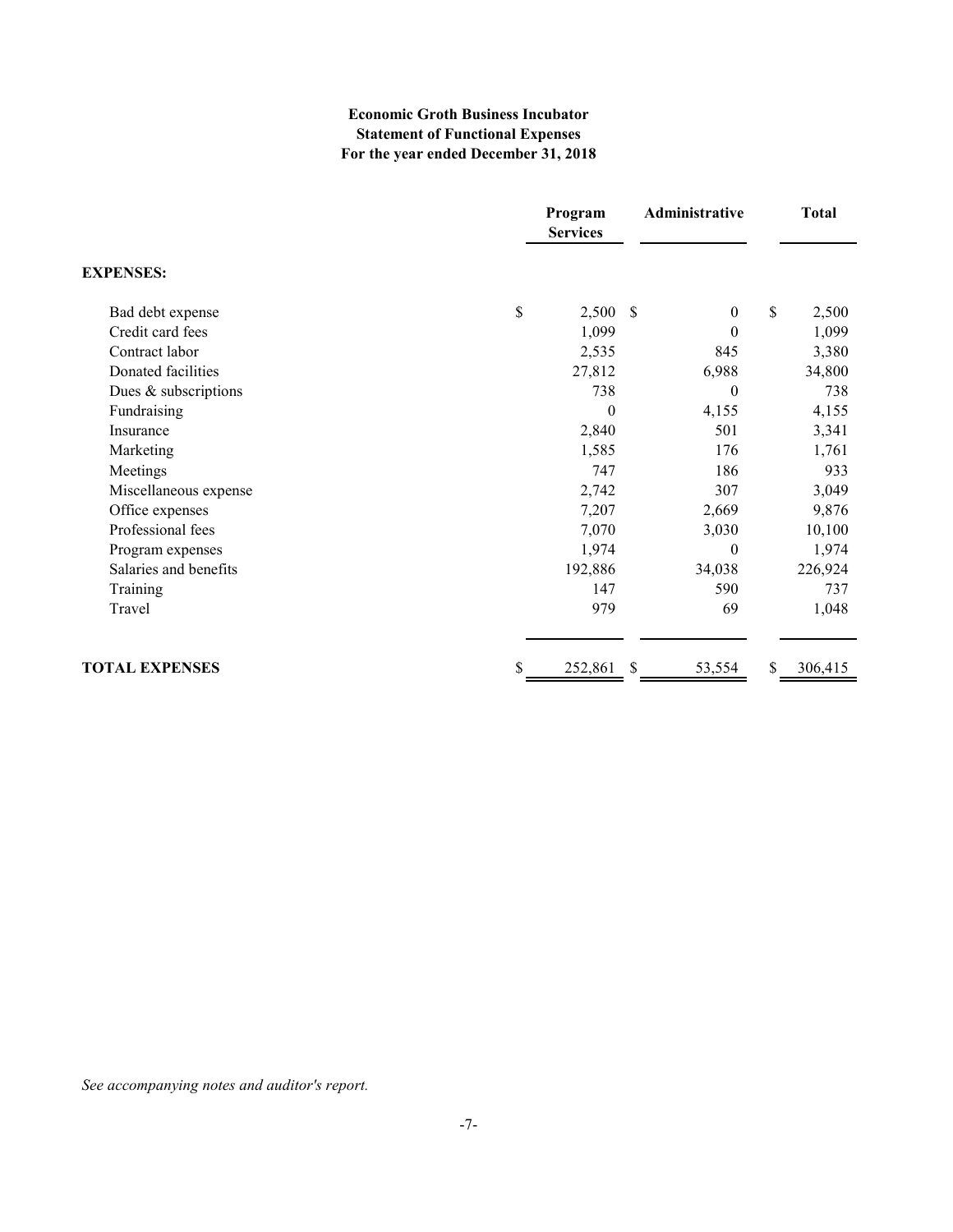## **Organization and Purpose:**

Economic Growth Business Incubator (EGBI) is a non-profit organization that provides training, coaching, and support to aspiring and existing business owners who face barriers to growing a successful business. The organization is supported primarily through grants and contributions. Approximately 24% of the organization's support in the current year came from the Housing Authority of the City of Austin.

EGBI is a not-for-profit organization that is exempt from income taxes under Internal Revenue Code section  $501(c)(3)$  and classified by the Internal Revenue Service as other than a private foundation. The organization's Forms 990, *Return of Organization Exempt from Income Tax,* for the years ending 2018, 2017, and 2016 are subject to examination by the IRS, generally for three years after they were filed.

## **Summary of Significant Accounting Policies:**

The accompanying financial statements have been prepared on the accrual basis of accounting in accordance with generally accepted accounting principles. EGBI reports information regarding its financial position and activities according to two classes of net assets: net assets without donor restriction and net assets with donor restriction. Currently, all the organization's net assets are without donor restrictions.

*Net Assets Without Donor Restrictions* – Net assets that are not subject to or are no longer subject to donor-imposed stipulations.

*Net Assets With Donor Restriction –* Net assets whose use is limited by donor-imposed time and/or purchase restrictions.

Revenues are reported as increases in net assets without donor restrictions unless use of the related assets is limited by donor-imposed restrictions. Expirations of donor restrictions on the net assets (i.e., the donor-stipulated purpose has been fulfilled and/or the stipulated time period has elapsed) are reported as reclassifications between the applicable classes of net assets. EGBI has adopted a policy to classify donor restricted contributions as without donor restrictions to the extent that donor restrictions were met in the year the contribution was received. Currently all revenue is without restriction.

Revenue is recorded at the estimated net realizable amounts from clients for services rendered. Differences between the estimated amounts accrued and interim and final settlements are reported in operations in the year of settlement. Contributions consist of grants and gifts from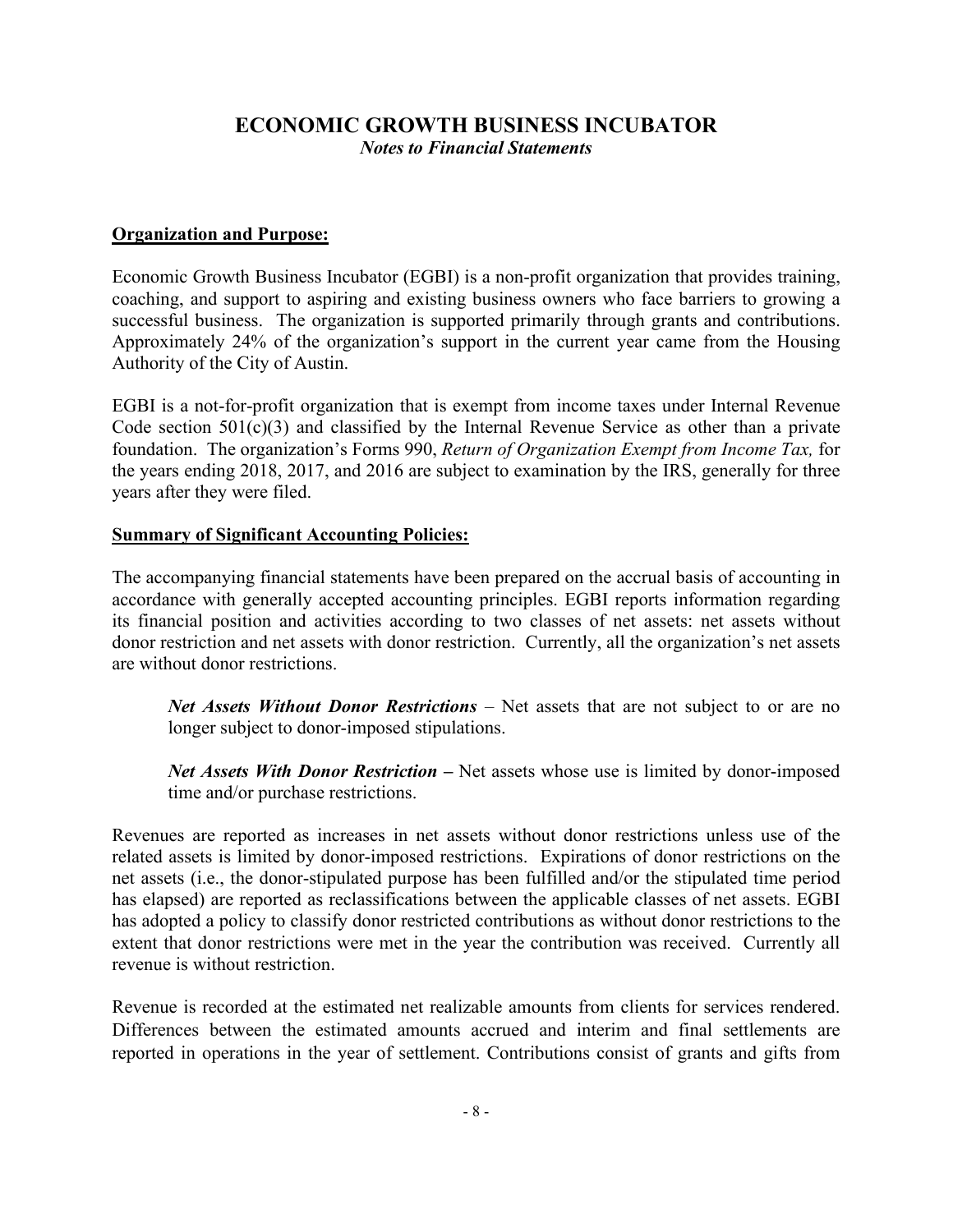individuals, corporations, and foundations. Pledges are recognized as revenue when an unconditional promise is received

The preparation of financial statements in conformity with generally accepted accounting principles requires management to make estimates and assumptions that affect certain reported amounts and disclosures. Accordingly, actual results could differ from these estimates.

For purposes of the statement of cash flows, the organization considers all highly liquid investments available for current use with an initial maturity of three months or less to be cash equivalents.

EGBI capitalizes property and equipment over \$1,000. Lesser amounts are expensed. Purchased property and equipment is capitalized at cost. Fixed assets are stated at cost less accumulated depreciation. Depreciation is computed using the straight-line method over the useful life of the assets, which was 5 years for the technology equipment and ranged from 2 to 3 years for software. During the current year, EGBI purchased computer equipment for \$3,816. The current year depreciation expense is \$64.

EGBI's policy for determining when an account is past due or delinquent is when the account is over 90 days or more past due. Allowances for doubtful accounts are established based on prior collection experience and current economic factors, which could influence the ability of account receivable recipients to repay the amounts per the invoice terms. In the prior year, the organization deemed it necessary to establish a reserve for doubtful accounts. For the current year, the allowance account remained \$2,500 and additional current year bad debt expense is \$1,820.

EGBI receives donated services from a variety of unpaid volunteers assisting the organization in carrying out its activities. No amounts have been recognized in the accompanying statement of activities because the criteria for recognition of such volunteer efforts have not been met.

## **Donated Facilities:**

The organization received the use of office space at no charge from the Housing Authority of the City of Austin. This space is approximately 2,500 square feet. The estimated fair value of the use of this facility has been included in these financial statements. The value for rent plus utilities has been estimated at a total of \$34,800 per year.

# *Functional Expenses:*

Expenses are charged to each program based on direct expenses incurred. Any expenses which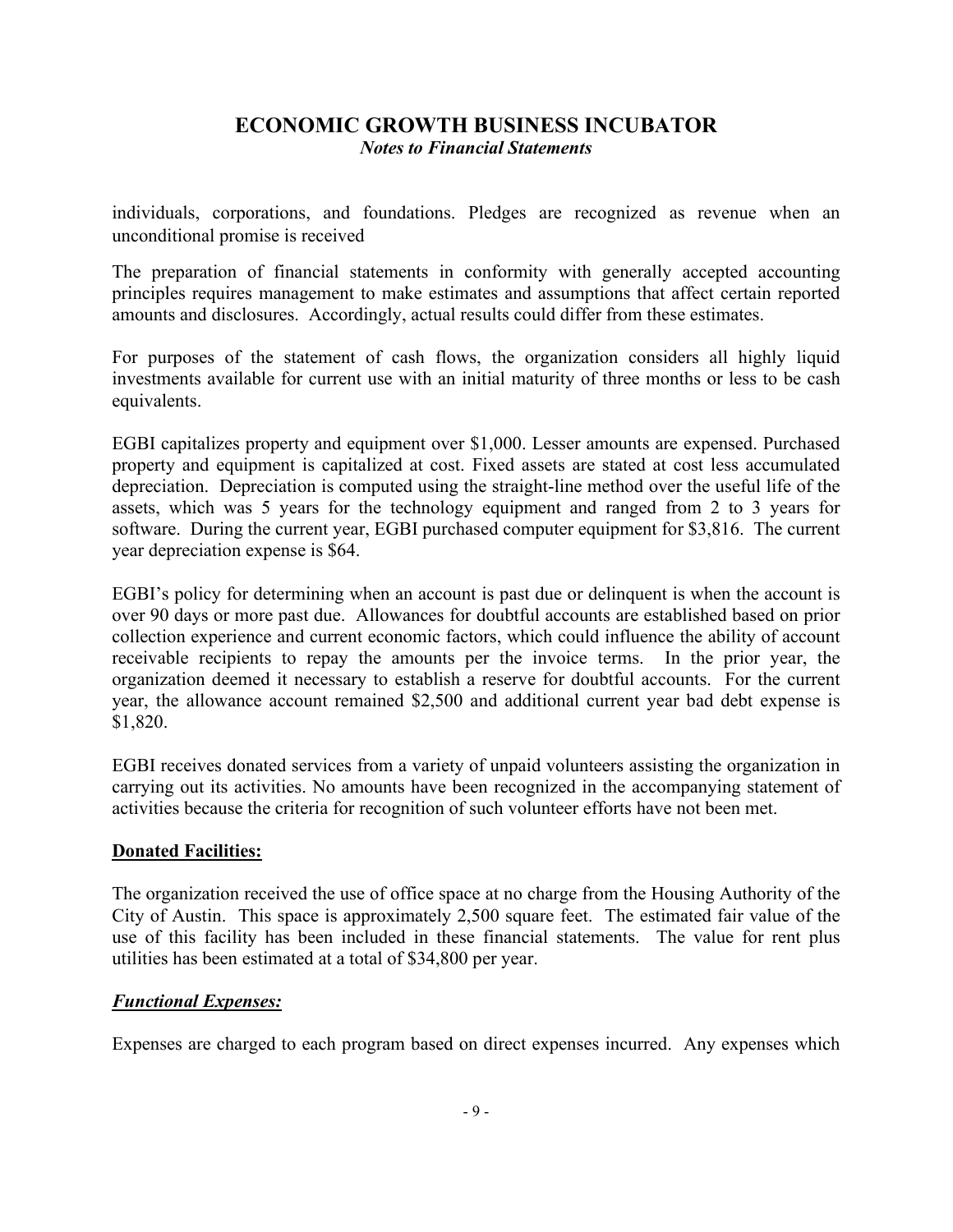are not specifically attributable to program services or supporting services are allocated by management based on various allocation factors.

During the current year, management determined the allocation between program and administrative expenses should show increased program expenses. This determination was made by reviewing several best practices to determine more accurate allocation percentages for indirect expenses incurred. During this process, EGBI determined the accurate allocation should approximate 88% program expenses and 12% administrative expenses. A summary of expense by category is shown below:

|                            | 2019      | 2018      |
|----------------------------|-----------|-----------|
| <b>Expenses:</b>           |           |           |
| General and Administrative | \$54,676  | \$53,554  |
| Education/Program          | \$414,191 | \$252,861 |
|                            |           |           |
| <b>Total expenses</b>      | \$468,867 | \$306,415 |
|                            |           |           |

### *Significant Estimates & Concentrations*

Accounting principles generally accepted in the United States of America require disclosure of certain significant estimates and current vulnerabilities due to certain concentrations. Those matters include the following:

### **Major Customers**

For the year ended December 31, 2019 transactions with the Housing Authority of the City of Austin accounted for approximately 24% of the organization's total revenue. In the prior year, transactions with the Housing Authority of the City of Austin accounted for approximately 42% of the organization's total revenue.

### *Employee Benefit Plans*

During the current year, EGBI established a Savings Incentive Match Plan for Employee retirement plan, also known as a SIMPLE IRA plan, in which substantially all employees may participate. EGBI matches employee contributions either based on a set amount or on a percentage of salary contributed by participants up to a maximum of 3 percent. Employee